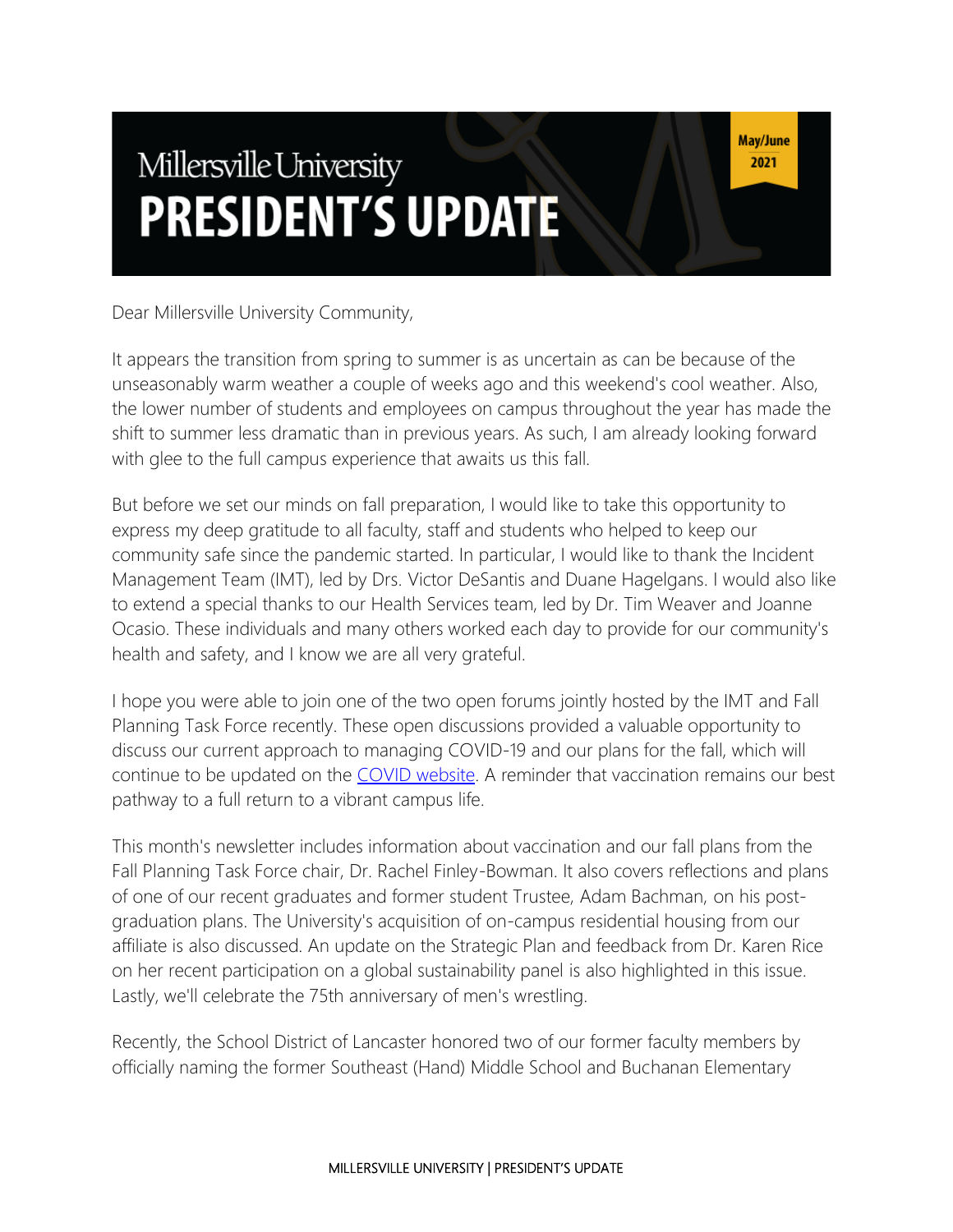School after Hazel I. Jackson and Rita Smith-Wade-El, respectively. We are immensely proud of the lasting impact these MU ambassadors have made on our community.

In light of the social injustice we have seen over the past year, acts of anti-Semitism we have seen in recent days and broader conflicts we see internationally, let ours be voices that call for peace, understanding and a more just world and society. Enjoy the summer and I look forward to our gradual return to normalcy on our campus.

Be well,

Daniel A. Wubah University President

# HONORING OUR GRADUATES

Biemesderfer Stadium on the Millersville University campus was the place to be on May 6, 7 and 8 when we were able to honor our graduates from 2020 and 2021. More than 1,100 students took part in the four graduation ceremonies.

We started on Thursday, May 6, with a beautiful day for our 2020 graduates, who waited a year to don their caps and gowns, and continued with our graduate ceremony Friday night. The ceremonies concluded with two 2021 undergraduate ceremonies on Saturday.

Each graduate has their own precious story, but I'd like to share a bit about Adam Bachman, who served as the student representative on the Council of Trustees and will be working for the Department of Homeland Security. Adam graduated with a bachelor's in government and political affairs and minors in economics, German culture studies and psychology.

### What is your favorite memory of Millersville?

My favorite memories include attending orientation as a freshman, specifically the pinning and candle lighting ceremonies. Both events really made me feel like I was a part of the Millersville community and they were a great introduction to the start of my college career.

Another favorite memory has been exploring Millersville's campus and meeting new people. I am very fortunate to have been able to develop great friendships throughout my time here at MU and make so many awesome memories.

### What was the most impactful part of your experience at MU?

The leadership opportunities that I have been afforded at Millersville have been the most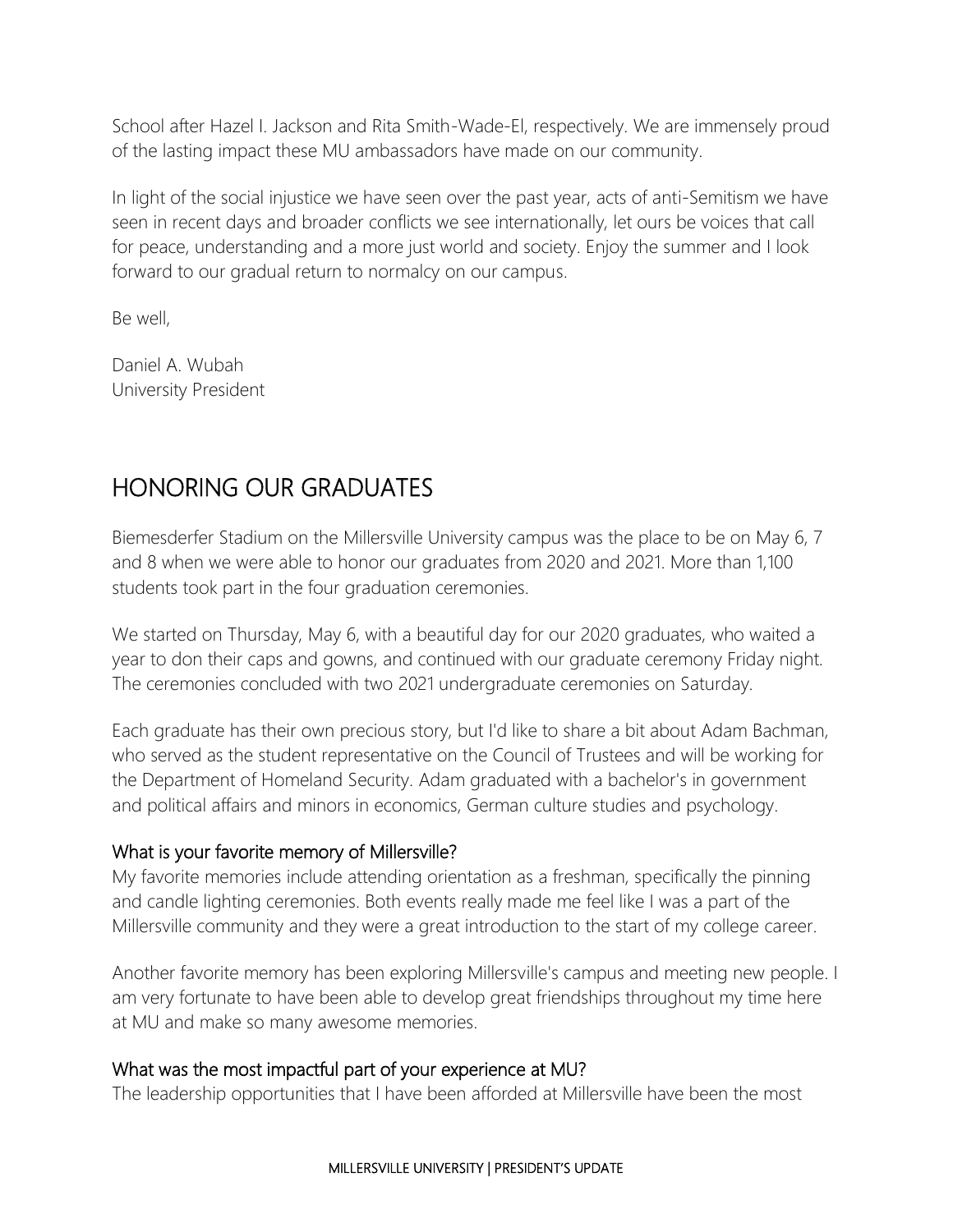impactful part of my experience. These positions include being a former club president of the Alliance for Social Change, a resident assistant and a student trustee. I have been the student trustee for Millersville University's council of trustees for the past two years and am super fortunate to have been able to hold this position. It has allowed me to meet compassionate and dedicated MU faculty and staff, trustees, fellow students, legislators and other community leaders.

Each of these opportunities have taken me out of my comfort zone and, although there were some growing pains, these positions have been very transformational in terms of further developing me as an active member in my community and as a young professional.

### Any advice for incoming students?

My advice to incoming students would be to get involved on campus and be intentional with your time. College is an incredible but brief opportunity where you have so much room to learn and develop, not only academically, but personally and professionally as well. You will be surprised at how many life-changing and diverse opportunities are out there if you work hard and get outside of your comfort zone. Take some time to figure out your purpose, pursue your passions, embrace who you are, and be sure to make good memories and develop genuine connections along the way.

### What are your plans for after graduation?

I will be working for the Department of Homeland Security's Cyber and Infrastructure Security Agency (CISA) as an analyst. Before my current Federal Internship with DHS-CISA, I also interned at the Pennsylvania Governor's Office of Homeland Security which was an internship opportunity I discovered through the [ELCM](https://www.millersville.edu/elcm/index.php) here at Millersville. I am super excited to start my full-time position with CISA and work with other highly motivated individuals who have a passion for public service, national security and policy.

# Q/A WITH FALL PLANNING TASK FORCE CHAIR

The Fall Planning Task Force is made up of 15 people from the campus community. Dr. Rachel Finley-Bowman is the chair of the committee. They meet twice a week and in addition, Dr. Finley-Bowman meets with the Incident Management Team every Wednesday.

### Q. What's the primary goal of the task force?

The Fall Planning Task Force serves as a liaison to connect units with the necessary information, communicate that information to the campus and wider community, and promote the four overarching principles of the conceptual framework – BE SAFE, BE EMPOWERED, BE INNOVATIVE, BE EPPIIC. The task force aims to support units in their efforts

#### MILLERSVILLE UNIVERSITY | PRESIDENT'S UPDATE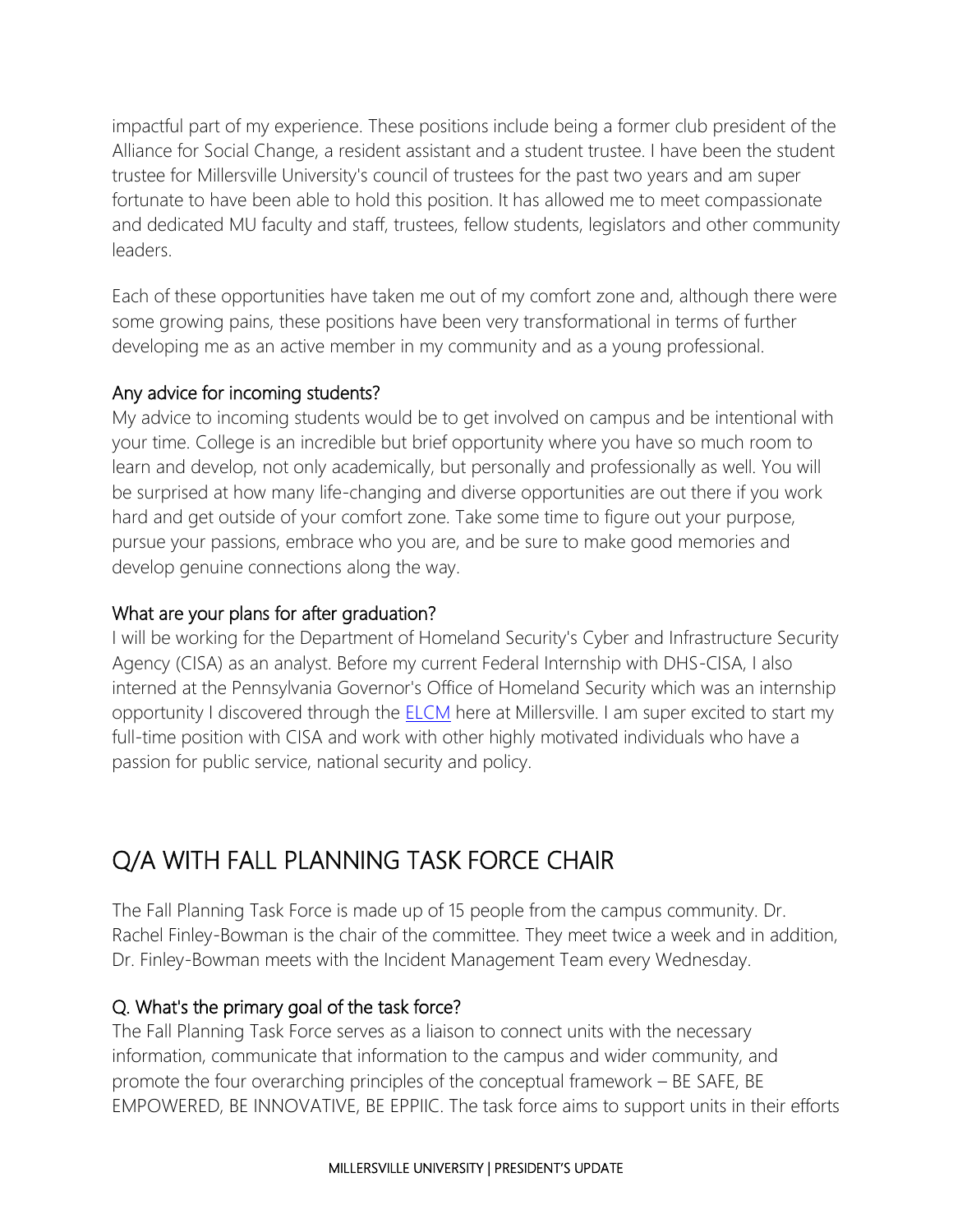to operate within existing general published guidelines for safety and mitigation of risk. Units should use this guidance to determine their own plans/approaches for a successful return to face-to-face work, classroom instruction, campus events, and residential campus life, including contingencies should they be necessary.

### Q. How do you interact with IMT?

The task force will work in concert with IMT through summer 2021 to ensure a strong transition from remote work to a full campus reopening.

### Q. Anything else you'd like to add?

The task force encourages every member of the MU community to do all that they can to ensure a successful 2021-2022 – get vaccinated, follow covid safety and mitigation guidelines, mask up, stay informed and encourage others to communicate and stay informed, follow cyber safety guidelines, and always BE EPPIIC!

# MILLERSVILLE UNIVERSITY REVIEWS & STRENGTHENS STRATEGIC PLAN

Millersville's strategic plan, "Tradition and Transformation," is continually reviewed and strengthened by our Strategic Advisory Council. Earlier this spring, the council met to reset priorities for the upcoming year and adjust the plan in response to the COVID pandemic. The five-year plan includes goals to keep the University on track to increase enrollment, decrease the cost of attendance and more. While the plan's scope has not changed, we are continuously looking for ways to improve the course we have charted for Millersville.

Creating the plan involved hard work by many individuals from across the University. It was developed by an All-University Council consisting of over 80 individuals who worked for the academic year of 2019 and 2020. The group updated the mission and vision statements to support the University's EPPIIC values and crafted four strategic directions.

The plan includes a focus on integrated planning and a new focus on investing in people and places and ensuring that we have the human talent, technology resources and state-of-theart facilities to deliver the best possible experience to our students. Many thanks to those who have worked so diligently to ensure the success of Millersville University for our current and future students – we couldn't do it without you.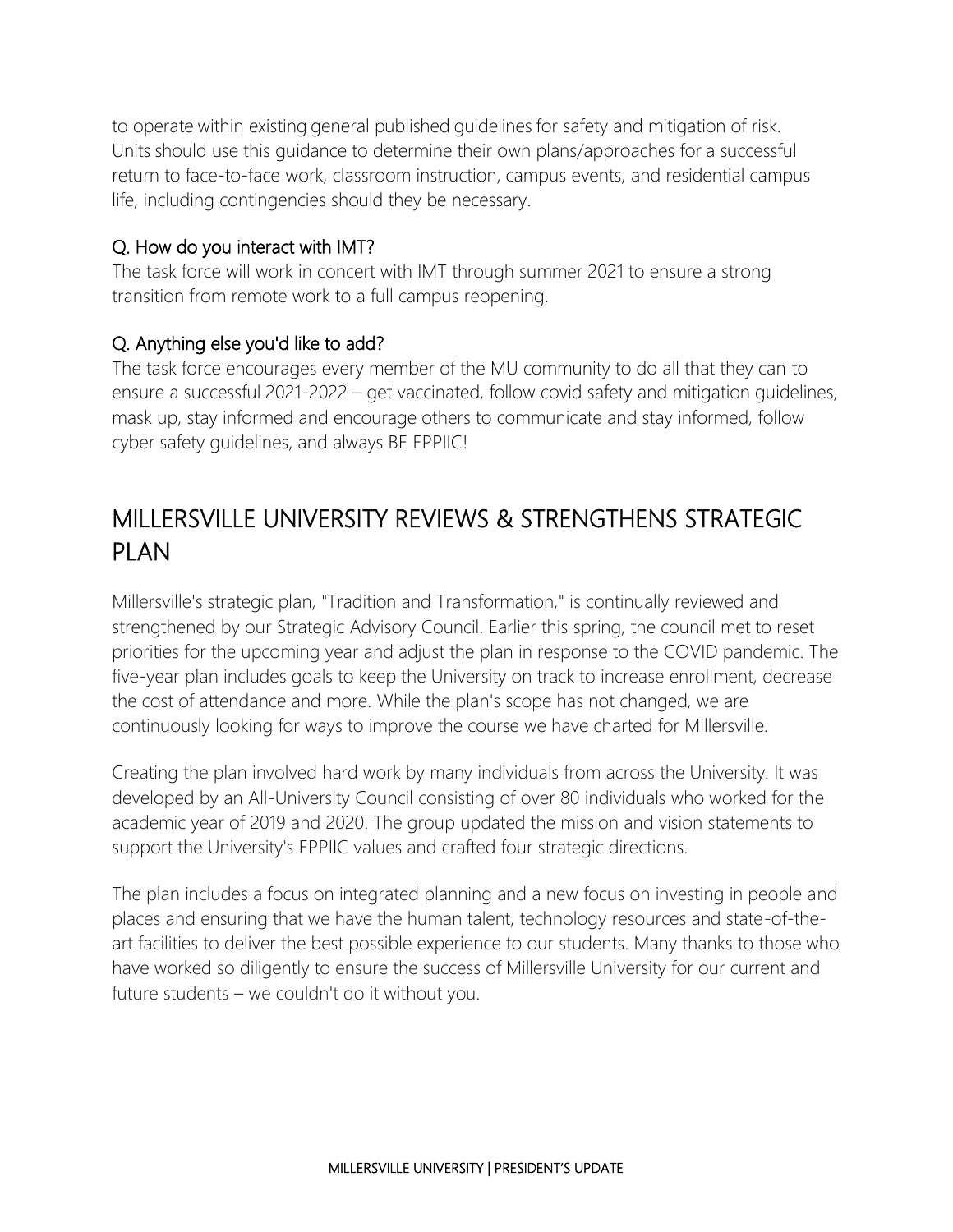# MILLERSVILLE ACQUIRES AFFILIATE HOUSING

The Board of Governors (BOG), responsible for planning and coordinating Pennsylvania's State System of Higher Education's development and operation, approved the acquisition of affiliate housing by Millersville University for an estimated \$146 million during its April 15 meeting.

The acquisition will result in a savings of approximately \$50 million over 27 years because the bonds' interest rate will drop from 4.95% to 2.8%. Millersville's Council of Trustees (COT) already approved this acquisition during their March meeting.

The approval to acquire [The Villages;](https://www.millersville.edu/housing/on-campus-housing-options/index.php) South, East and West represents a trend in higher education for colleges and universities. And, saving almost \$2 million a year makes sense during these challenging fiscal times.

[Student](https://www.studentlodginginc.com/) Services, Inc. (SSI) currently owns the bonds on the Villages. SSI and Student [Lodging, Inc.](https://www.studentlodginginc.com/) will continue to operate Brookwood Court and the Healthy Living apartments.

The University appreciates the great relationship we've had with our colleagues at SSI and we look forward to working together for many more years.

The transaction is expected to take place by the summer of 2021.

# 75 YEARS OF WRESTLING GREATNESS

2021 marks the 75th anniversary of wrestling which finds its origins in 1946 when Dr. Theodore H. Rupp founded the Millersville wrestling program. At that time, Dr. Daniel L. Biemesderfer was president of Millersville State Normal School.

Dr. Rupp got the program off to a great start and posted a 71-18-2 record in 11 seasons and guided the Marauders to State Teacher's College Championships in 1949 and 1951.

Since then, Millersville has had seven National Champions and a host of national qualifiers and outstanding student-athletes.

"When I started wrestling for Millersville in 1961, we were in Brooks Hall on horsehair mats," says Phil Loht. "It was a tiny little room, but we had good coaching – Jim Maurer, good people. Wrestling has done so much for me personally – it helped me build confidence."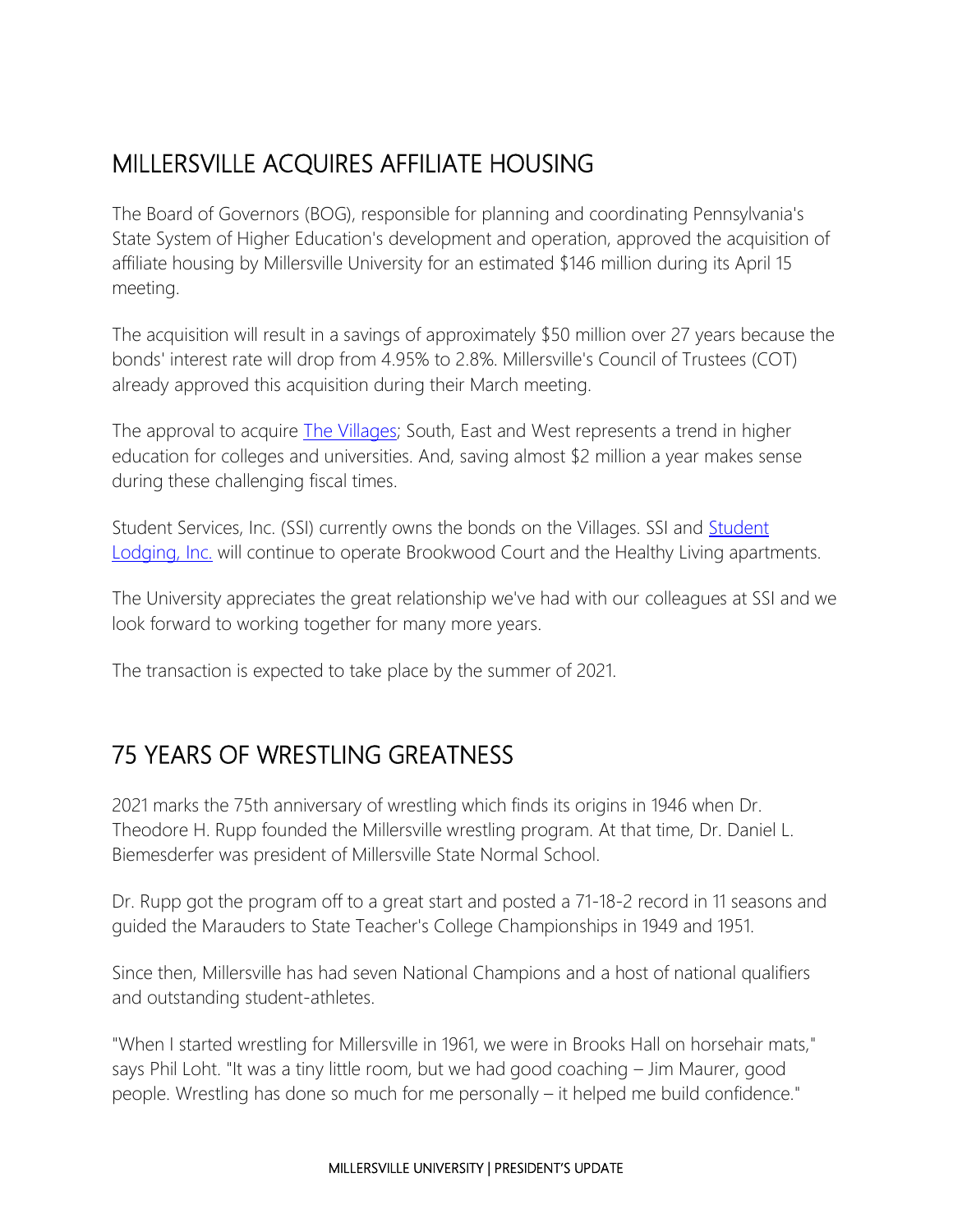Today the wrestling team is led by Kerry Regner. Since his hiring in 2017 Coach Regner has infused energy into the program, producing Millersville's first national champion in 39 years, three All-Americans, and led the team to its most dual wins in a decade.

A committee of 18 wrestlers from the 1950s to today is working on a celebration for Homecoming weekend in October. Events are being planned for Friday and Saturday, including participation in the alumni golf outing and riding in the parade.

#### National Champs:

#### Dr. Walter E. Kottmeyer

In 1962, Dr. Kottmeyer captured the 157-pound title at the NAIA Championships and received All-America status.

### Ernest Eric Guyll

The first Marauder to win a NCAA Championship, Ernest Eric Guyll won the 190-pound national championship in 1976.

### Henry Callie

In an era when Millersville wrestling stood among the elite programs and routinely finished near the top Henry Callie was a standout and can make the statement that in 1978, he was the best 118-pound wrestler in Division III.

### Andy Zook

Considered among the finest wrestlers in Marauder mat history, in his junior season (1977), Zook won the NCAA Division III Championship in the 126-pound weight class.

#### Francis Presley

Francis Presley left a legacy at Millersville as one of the most accomplished individual athletes in school history. As a wrestler from 1977-79, he achieved the unmatched feat of two NCAA Division III Championships.

#### Don Wagner

As a heavyweight for the Marauders, Don Wagner reached the pinnacle of Division III wrestling during his sophomore season of 1980 when he won the national championship.

#### Shane Ruhnke

In 2019 Shane Ruunke won Millersville's first NCAA Championship since 1980. Ruhnke was awarded the title of Most Dominant Wrestler of the Year and the Most Outstanding Wrestler of the NCAA Championships.